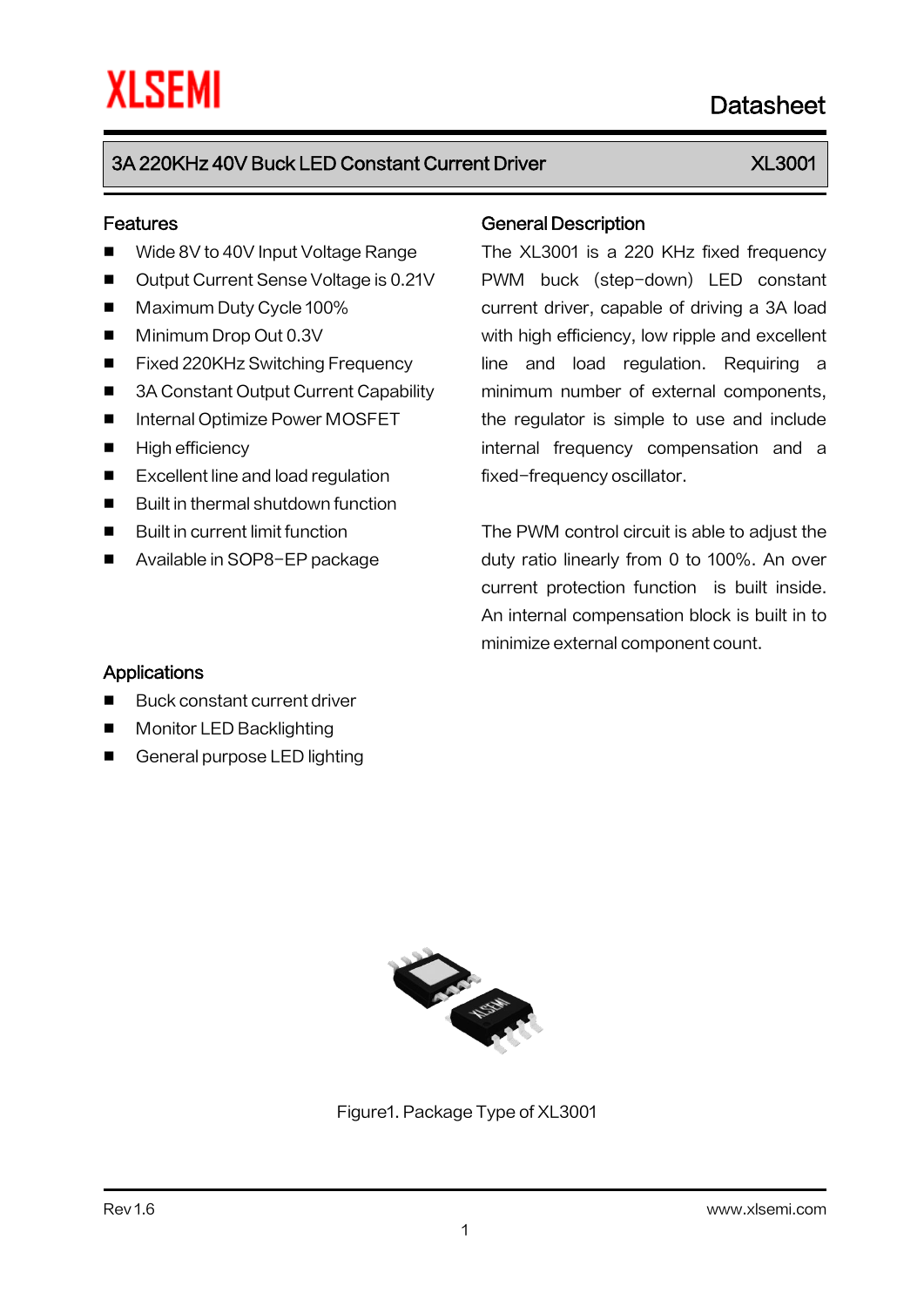# **XLSEMI** Datasheet

### 3A 220KHz 40V Buck LED Constant Current Driver XX 3001

### Pin Configurations



Figure2.Pin Configuration of XL3001 (Top View)

Table 1Pin Description

| <b>Pin Number</b> | <b>Pin Name</b> | <b>Description</b>                                                                                                                                                                                                      |  |  |  |
|-------------------|-----------------|-------------------------------------------------------------------------------------------------------------------------------------------------------------------------------------------------------------------------|--|--|--|
| 1                 | CS              | Output constant current sense Pin (CS). The CS reference<br>voltage is 0.21V.                                                                                                                                           |  |  |  |
| $\overline{2}$    | NС              | Not connected.                                                                                                                                                                                                          |  |  |  |
| 3                 | VC              | Internal Voltage Regulator Bypass Capacitor Pin (VC). The<br>VC pin connect a 1uf capacitor to VIN.                                                                                                                     |  |  |  |
| 4                 | VIN             | Supply Voltage Input Pin. XL3001 operates from a 8V to 40V<br>DC voltage. Bypass Vin to GND with a suitably large<br>capacitor to eliminate noise on the input.                                                         |  |  |  |
| 5,6               | <b>SW</b>       | Power Switch Output Pin (SW). Output is the switch node<br>that supplies power to the output. (Note: Connected the back<br>exposed PAD to SW.)                                                                          |  |  |  |
| 7,8               | <b>GND</b>      | Ground Pin. Care must be taken in layout. This pin should be<br>placed outside of the Schottky Diode to output capacitor<br>ground path to prevent switching current spikes from<br>inducing voltage noise into XL3001. |  |  |  |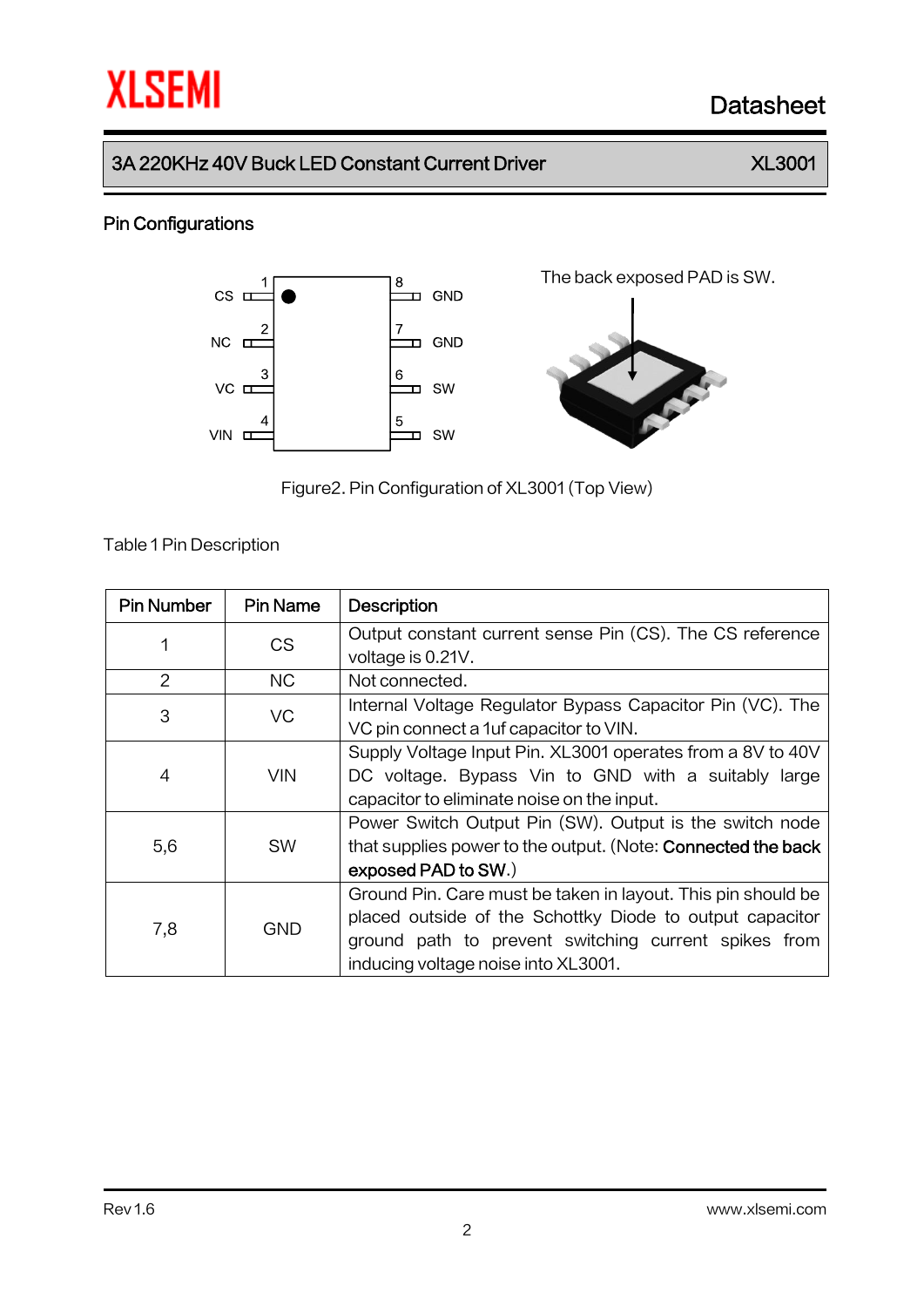# **XLSEMI** Datasheet

# 3A 220KHz 40V Buck LED Constant Current Driver XX 3001

#### Function Block



Figure3. Function Block Diagram of XL3001

#### Typical Application Circuit

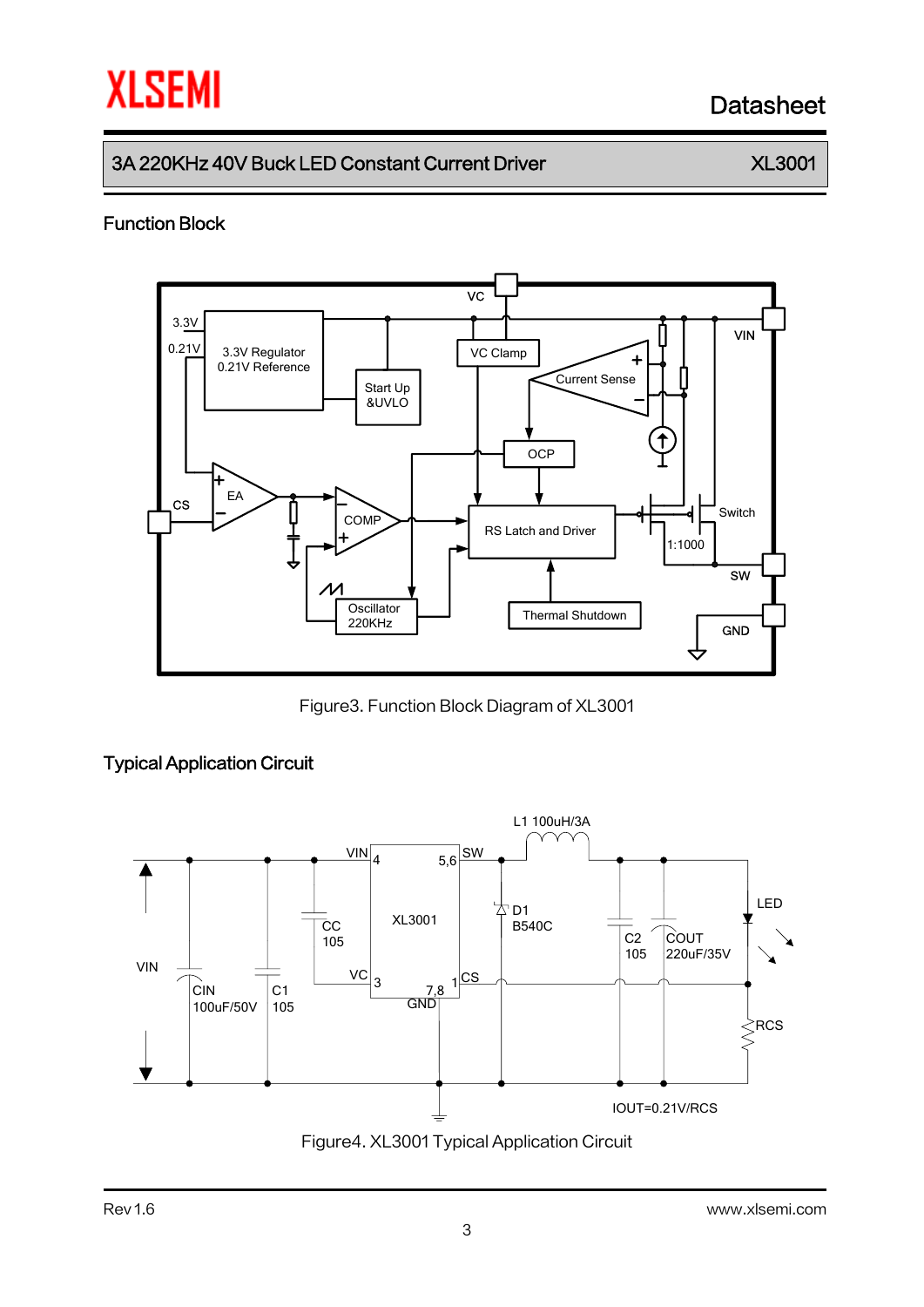# 3A 220KHz 40V Buck LED Constant Current Driver XX 3001

#### Ordering Information

| Order Information | Marking ID      | Package Type | Packing Type Supplied As       |
|-------------------|-----------------|--------------|--------------------------------|
| XL3001E1          | <b>XL3001E1</b> | SOP8-EP      | 2500/4000 Units on Tape & Reel |

XLSEMI Pb-free products, as designated with "E1" suffix in the par number, are RoHS compliant.

#### Absolute Maximum Ratings (Note1)

| Parameter                                    | Symbol           | Value              | Unit                      |
|----------------------------------------------|------------------|--------------------|---------------------------|
| Input Voltage                                | Vin              | $-0.3$ to 45       | V                         |
| CS Pin Voltage                               | $V_{\text{cs}}$  | $-0.3$ to $7$      | V                         |
| Output Switch Pin Voltage                    | $V_{sw}$         | $-0.3$ to Vin      | V                         |
| <b>Power Dissipation</b>                     | P <sub>D</sub>   | Internally limited | mW                        |
| Thermal Resistance (SOP8-EP)                 | $R_{JA}$         | 60                 | $\mathcal{C}/\mathcal{W}$ |
| (Junction to Ambient, No Heatsink, Free Air) |                  |                    |                           |
| <b>Maximum Junction Temperature</b>          | $T_{J}$          | $-40$ to 150       | $\mathcal{C}$             |
| <b>Operating Junction Temperature</b>        | $T_{J}$          | $-40$ to 125       | $\mathcal{C}$             |
| Storage Temperature                          | T <sub>STG</sub> | $-65$ to 150       | $\mathcal{C}$             |
| Lead Temperature (Soldering, 10 sec)         | $T_{LEAD}$       | 260                | °C                        |
| ESD (HBM)                                    |                  | >2000              | V                         |

Note1: Stresses greater than those listed under Maximum Ratings may cause permanent damage to the device. This is a stress rating only and functional operation of the device at these or any other conditions above those indicated in the operation is not implied. Exposure to absolute maximum rating conditions for extended periods may affect reliability.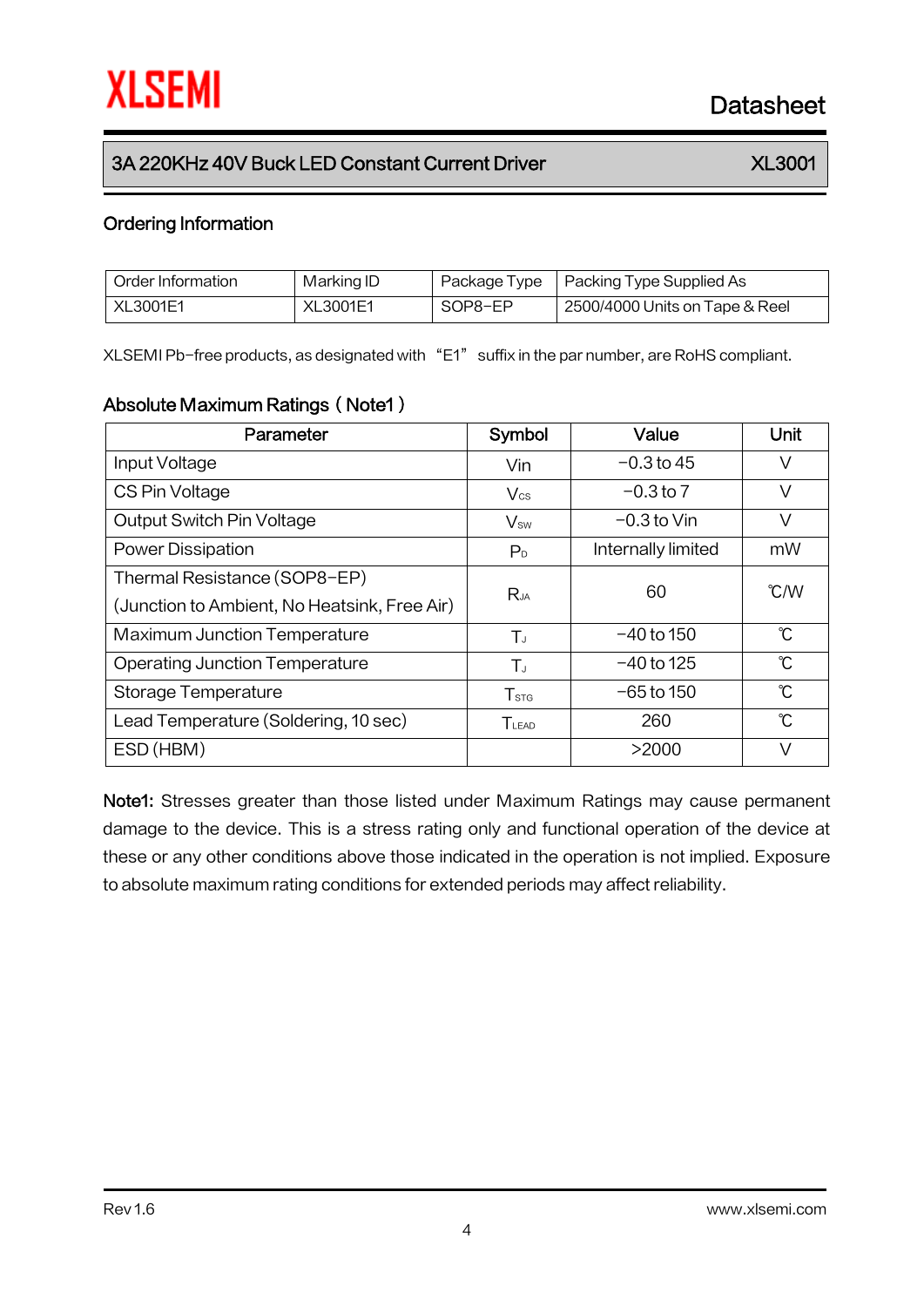# 3A 220KHz 40V Buck LED Constant Current Driver XX 3001

#### XL3001 Electrical Characteristics

T<sup>a</sup> = 25℃;unless otherwise specified.

| Symbol                                 | Parameter                       | <b>Test Condition</b>                                | Min.  | Typ. | Max.  | <b>Unit</b> |  |
|----------------------------------------|---------------------------------|------------------------------------------------------|-------|------|-------|-------------|--|
| System parameters test circuit figure4 |                                 |                                                      |       |      |       |             |  |
| <b>VCS</b>                             | <b>Current Sense</b><br>Voltage | Vin = $8V$ to 40V, Vout=6.4V<br>$Iload=0.1A$ to $2A$ | 203.7 | 210  | 216.3 | mV          |  |
| η                                      | Efficiency                      | Vin=12V, Vout=10V,<br>$Iout=0.3A$                    |       | 95   |       | $\%$        |  |
| η                                      | Efficiency                      | Vin=24V, Vout=16V,<br>lout=0.6A                      |       | 96   |       | $\%$        |  |
| η                                      | Efficiency                      | Vin=36V, Vout=20V,<br>lout=0.6A                      |       | 95   |       | $\%$        |  |

#### Electrical Characteristics (DC Parameters)

Vin = 12V, GND=0V, Vin & GND parallel connect a 100uf/50V capacitor; Iout=500mA, T<sup>a</sup> = 25℃; the others floating unless otherwise specified.

| <b>Parameters</b>           | Symbol    | <b>Test Condition</b>                | Min. | Typ. | Max. | Unit       |
|-----------------------------|-----------|--------------------------------------|------|------|------|------------|
| Input operation voltage     | Vin       |                                      | 8    |      | 40   | $\vee$     |
| <b>VIN UVLO</b>             | Vin_uvlo  |                                      |      | 5    |      | $\vee$     |
| Quiescent Supply<br>Current | Ιq        | $V_{\text{cs}} = 2V$                 |      | 2.1  | 5    | mA         |
| <b>Oscillator Frequency</b> | Fosc      |                                      | 176  | 220  | 264  | <b>KHz</b> |
| <b>Switch Current Limit</b> | ΙL        | $V_{cs} = 0V$                        |      | 3.5  |      | A          |
| Max. Duty Cycle             | $D_{MAX}$ | $V_{cs} = 0V$                        |      | 100  |      | $\%$       |
| <b>Output Power PMOS</b>    | Rdson     | $V_{cs} = 0V$ , Vin=12V,<br>$Isw=3A$ |      | 75   | 100  | mohm       |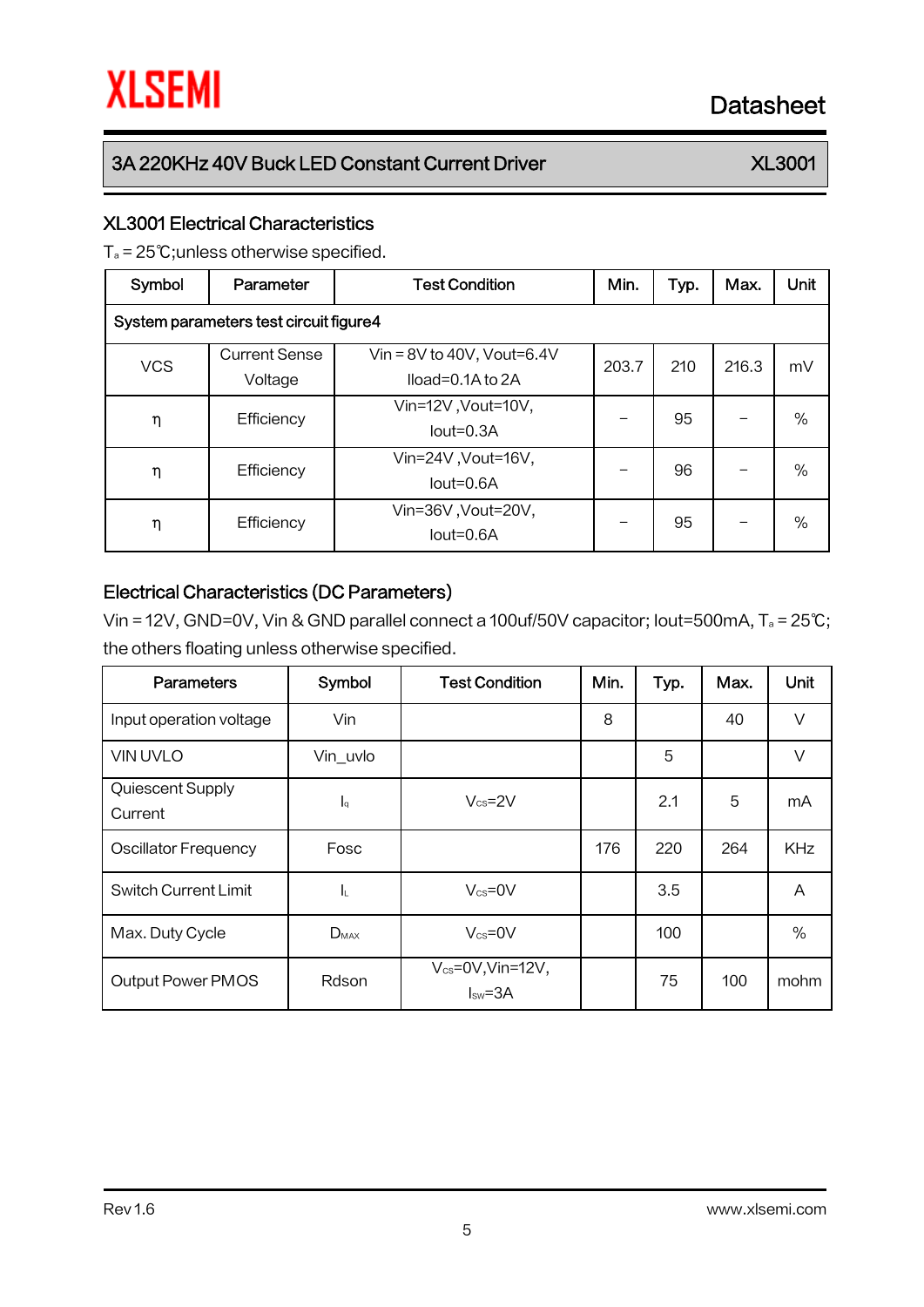# Datasheet

# 3A 220KHz 40V Buck LED Constant Current Driver XX 3001



#### Typical System Application (Recommend output voltage safe work range)







Figure9.Max output voltage(IOUT=2000mA) Figure10. Frequency change Curve











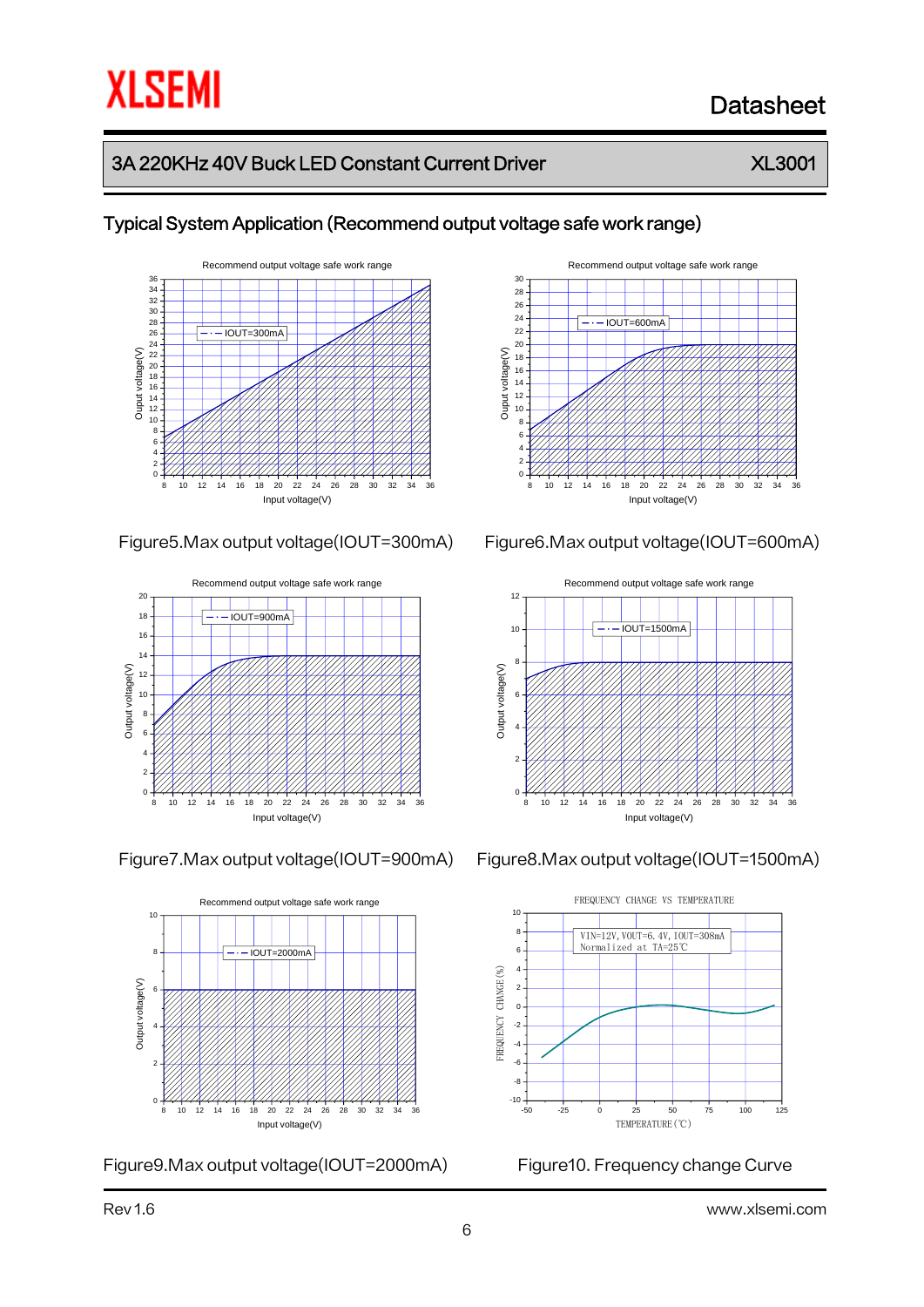# Datasheet

# 3A 220KHz 40V Buck LED Constant Current Driver XX 3001

#### -50 -25 0 25 50 75 100 125 -3.0 -2.5 -2.0 -1.5 -1.0 -0.5 0.0 0.5 1.0 1.5 2.0 2.5 CS VOLTAGE CHANGE VS TEMPERATURE CS VOLTAGE CHANGE(%) TEMPERATURE(℃) VIN=12V, VOUT=6. 4V, IOUT=308mA Normalized at TA=25℃ NOTE2



Note2: Internal temperature compensation circuitry is provided to compensation the PCB and external line loss in system application. When the junction temperature or the output power rise, the CS voltage will be compensated. This function is provided to compensation the PCB and external line loss in system application.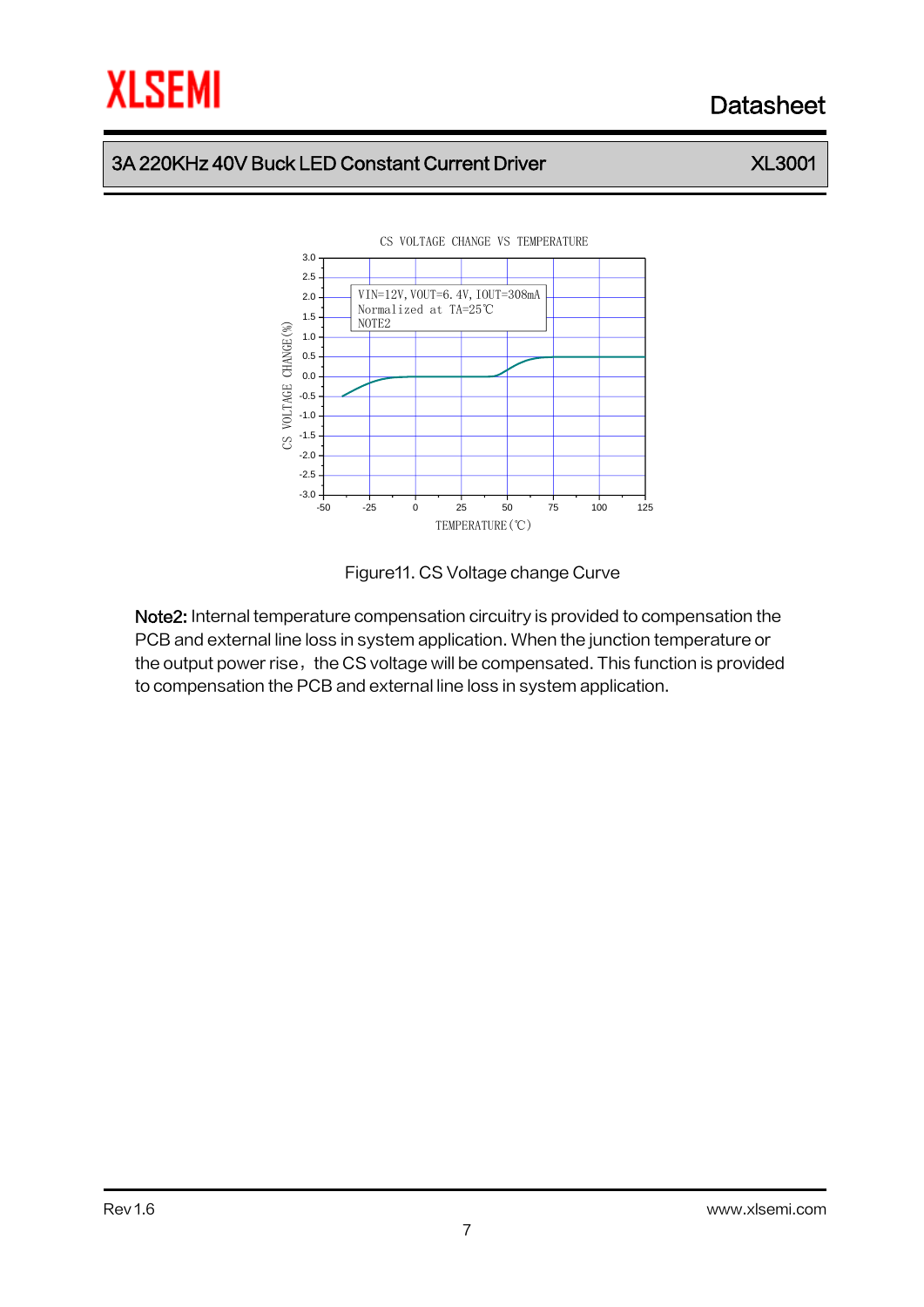# Datasheet

# 3A 220KHz 40V Buck LED Constant Current Driver XX 3001

### Typical System Application (VIN=8V~40V, IOUT=308mA)



Figure12. XL3001 System Parameters Test Circuit (VIN=8V~40V, IOUT=308mA)



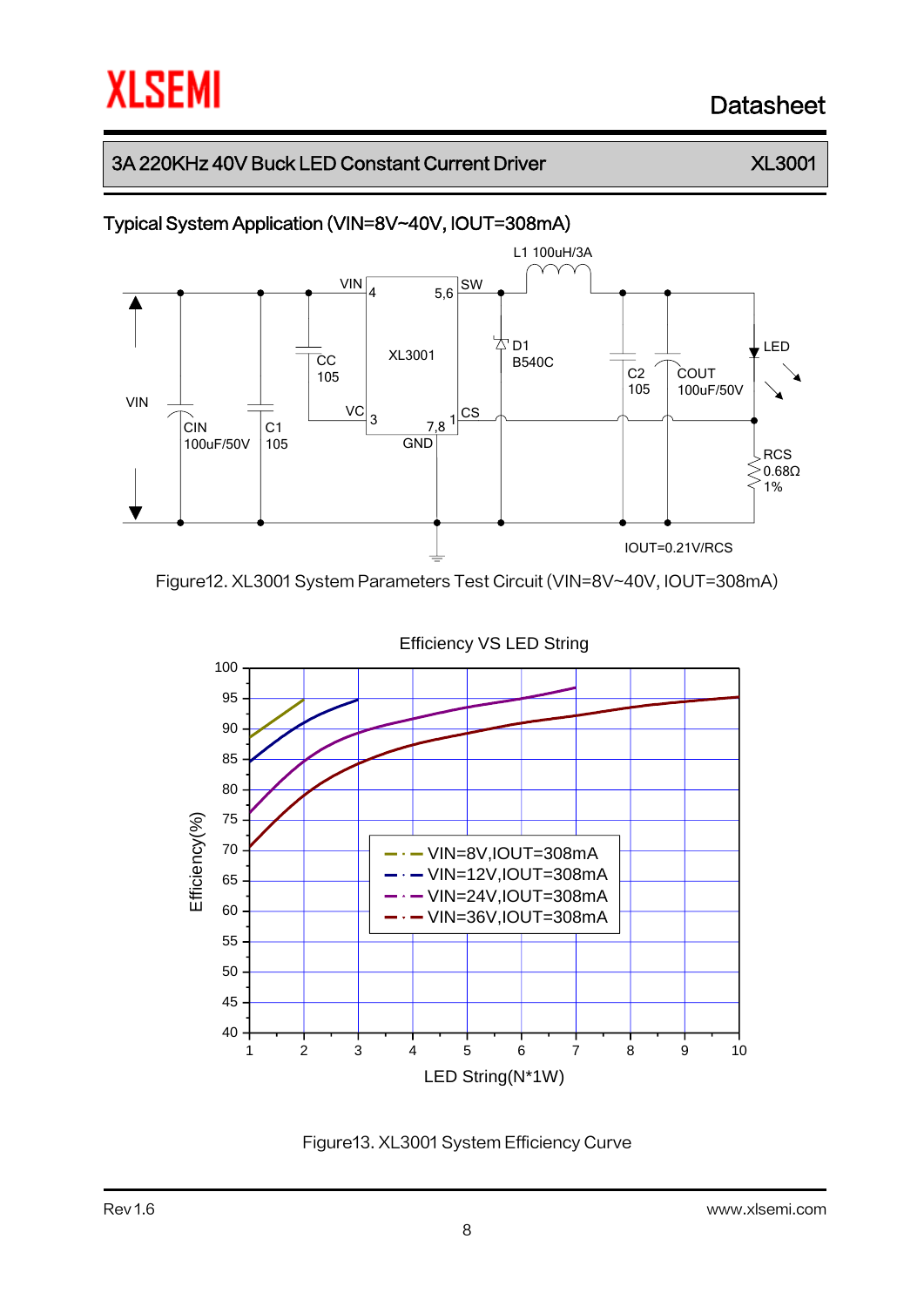# Datasheet

# 3A 220KHz 40V Buck LED Constant Current Driver XX 3001

### Typical System Application (VIN=8V~40V, IOUT=615mA)



Figure14. XL3001 System Parameters Test Circuit (VIN=8V~40V, IOUT=615mA)



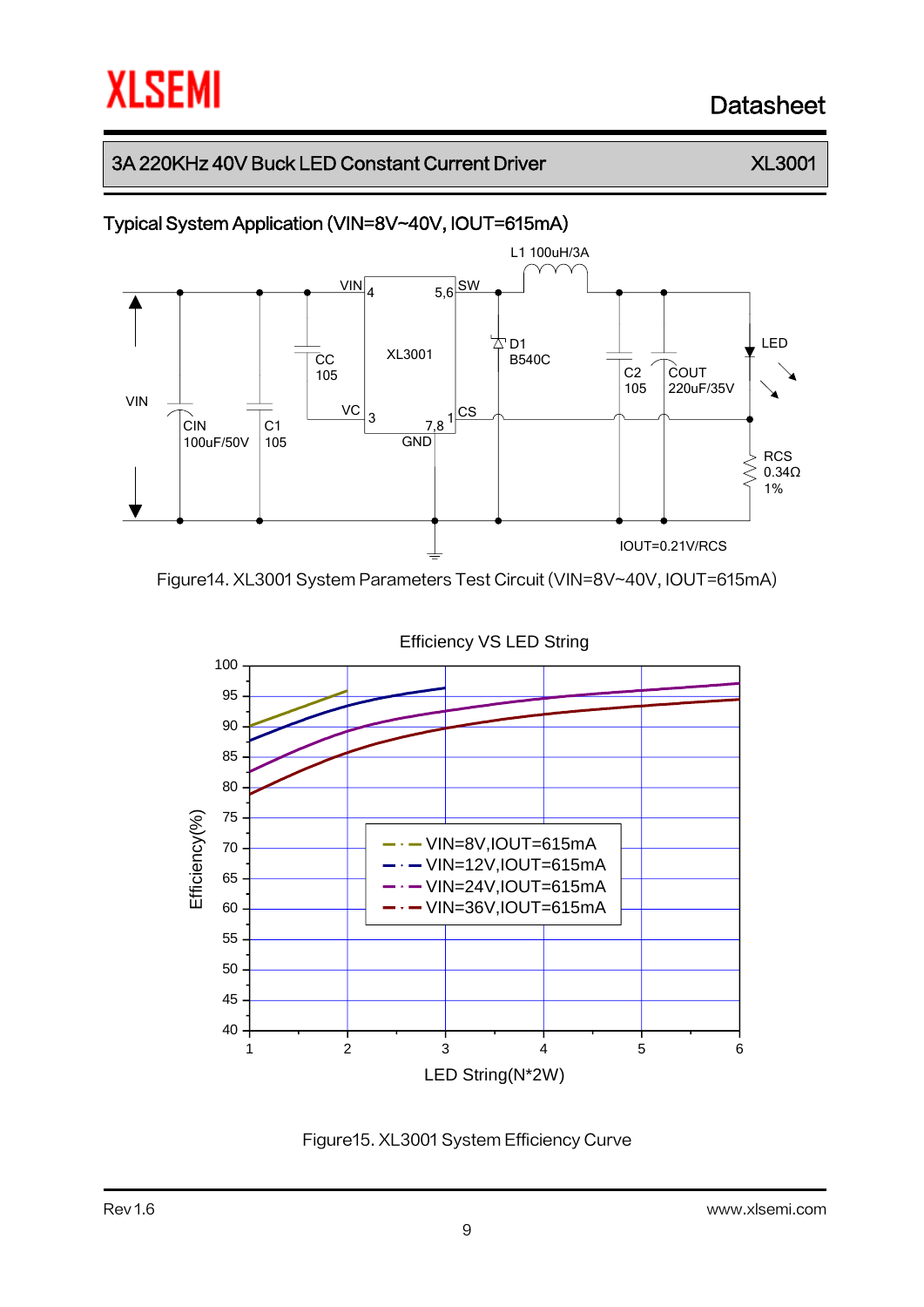# Datasheet

# 3A 220KHz 40V Buck LED Constant Current Driver XX 3001

### Typical System Application (VIN=8V~40V, IOUT=925mA)



Figure16. XL3001 System Parameters Test Circuit (VIN=8V~40V, IOUT=925mA)



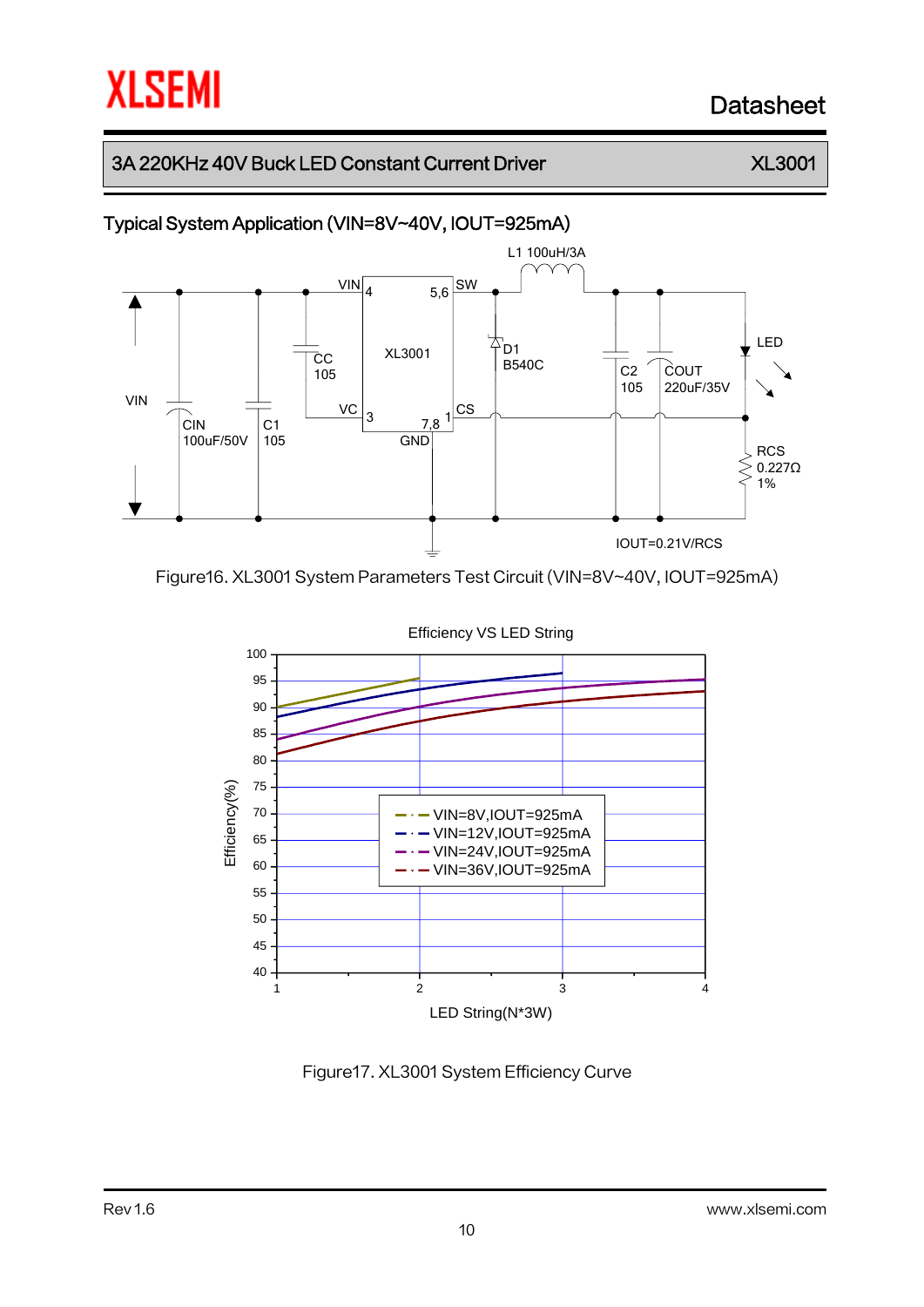### Typical System Application (PWM DIMMING)

PWM dimming function can be used in typical system application with external components. Changing the duty cycle of PWM signal can get different LED current. The PWM signal voltage is 3.3V or 5V.



Figure18. XL3001 System Parameters Test Circuit (PWM DIMMING)

# Typical System Application (LED Open Protection)

LED Open Protection function can be used in typical system application with external components. The output voltage can be limited in a suitable value by choosing different zener diode when the output LED open. the zener diode voltage choosed by output led voltage's 1.3 times.



Figure19. XL3001 System Parameters Test Circuit (LED Open Protection)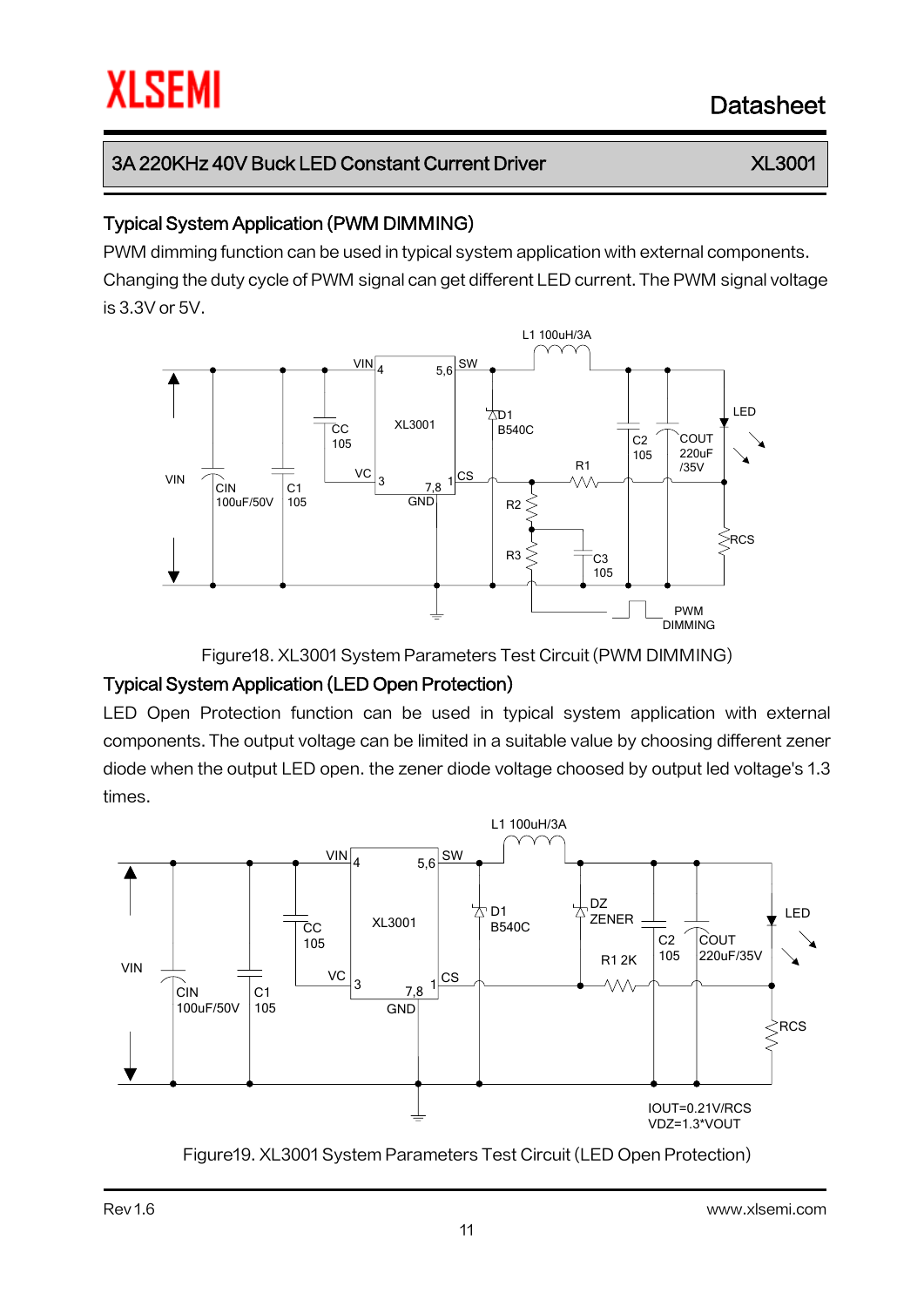# **XLSEMI** Datasheet

# 3A 220KHz 40V Buck LED Constant Current Driver XX 3001

### Package Information

### SOP8-EP Mechanical Dimensions







|                | Dimensions  | In Millimeters | Dimensions<br>In Inches |             |  |
|----------------|-------------|----------------|-------------------------|-------------|--|
| 字符             | Min         | Max            | Min                     | Max         |  |
| Α              | 1.350       | 1.750          | 0.053                   | 0.069       |  |
| A1             | 0.050       | 0.150          | 0.004                   | 0.010       |  |
| A2             | 1.350       | 1.550          | 0.053                   | 0.061       |  |
| b              | 0.330       | 0.510          | 0.013                   | 0.020       |  |
| С              | 0.170       | 0.250          | 0.006                   | 0.010       |  |
| D              | 4.700       | 5.100          | 0.185                   | 0.200       |  |
| D1             | 3.202       | 3.402          | 0.126                   | 0.134       |  |
| E              | 3.800       | 4.000          | 0.150                   | 0.157       |  |
| E <sub>1</sub> | 5.800       | 6.200          | 0.228                   | 0.244       |  |
| E2             | 2.313       | 2.513          | 0.091                   | 0.099       |  |
| е              | 1.270 (BSC) |                | 0.050(BSC)              |             |  |
|                | 0.400       | 1.270          | 0.016                   | 0.050       |  |
| θ              | $0^{\circ}$ | $8^{\circ}$    | $0^{\circ}$             | $8^{\circ}$ |  |